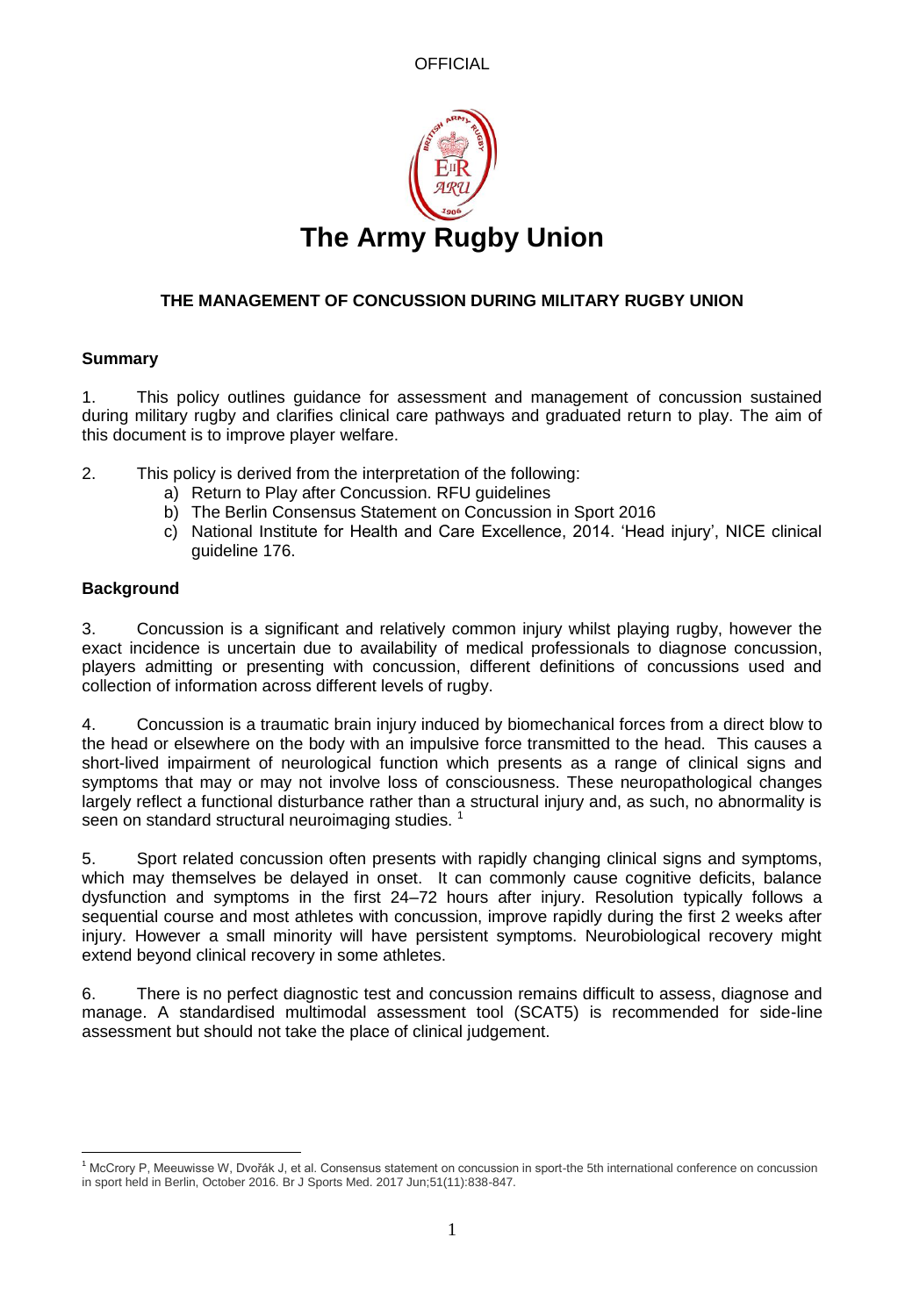#### **On the field initial assessment**

7. The Concussion Recognition Tool 5 (CRT5) is an abbreviated version of the Sport Concussion Assessment Tool (SCAT5) designed for pitch side use. The tool includes a list of visible clues, signs and symptoms of suspected concussion and a brief assessment of memory (Maddock's questions). It is recommended that all medical or first aid staff familiarise themselves with this tool and carry a copy with them.

8. The principle of concussion care in this scenario is to "recognise and remove" any player suspected of having concussion.

9. If any of the visible signs or symptoms, listed on the CRT5, are identified and/or the player fails to answer correctly the five memory questions then the player MUST be removed from the field of play for a comprehensive medical evaluation and not return to play. Clinical suspicion should always overrule a 'normal' result from any concussion support tool.

10. All players with head injury should be managed using standard emergency principles. In particular those who are not alert and orientated, should have full cervical spine immobilisation and should be extricated with spinal immobilization from the pitch, if trained and as soon as it is safe to do so.

#### 11. **Currently any UKAF rugby is not sanctioned to conduct head injury substitutions; therefore if concussion is suspected the player must be removed from play.**

#### **Transfer to hospital**

12. If a player reports or demonstrates any of the following, then they should be evacuated to hospital for urgent medical assessment:

- a) Persistent unconsciousness
- b) Increasing drowsiness / deteriorating consciousness
- c) Unusual behaviour change, increasing confusion, restlessness or agitation
- d) Seizure or fit
- e) Weakness or numbness in any limb
- f) Decreases in coordination or balance difficulty
- g) Repeated vomiting
- h) Difficulty speaking, such as slurred speech
- i) Prolonged vision problems, such as double vision or blurred vision
- j) Clear fluid leaking from the nose or ears
- k) Bleeding from one or both ears
- l) Sudden deafness in one or both ears
- m) Severe or increasing headache
- n) Severe neck pain

#### **Post-match same day concussion assessment**

13. Once any first aid issues are addressed, all players who have been removed from the field of play following a head injury or who are suspected to have suffered a head injury during the game should have a post-match, same day concussion assessment using the SCAT5 before leaving the ground.

14. When conducting the SCAT5 cognitive assessment (SAC), do not use the word stem including the words: "elbow, apple carpet, saddle, bubble", because these words are also used in formal neuropsychological assessment at DMRC or other centres. Therefore over familiarity with these words will invalidate results formal tests and could make management of players with persistent symptoms more difficult.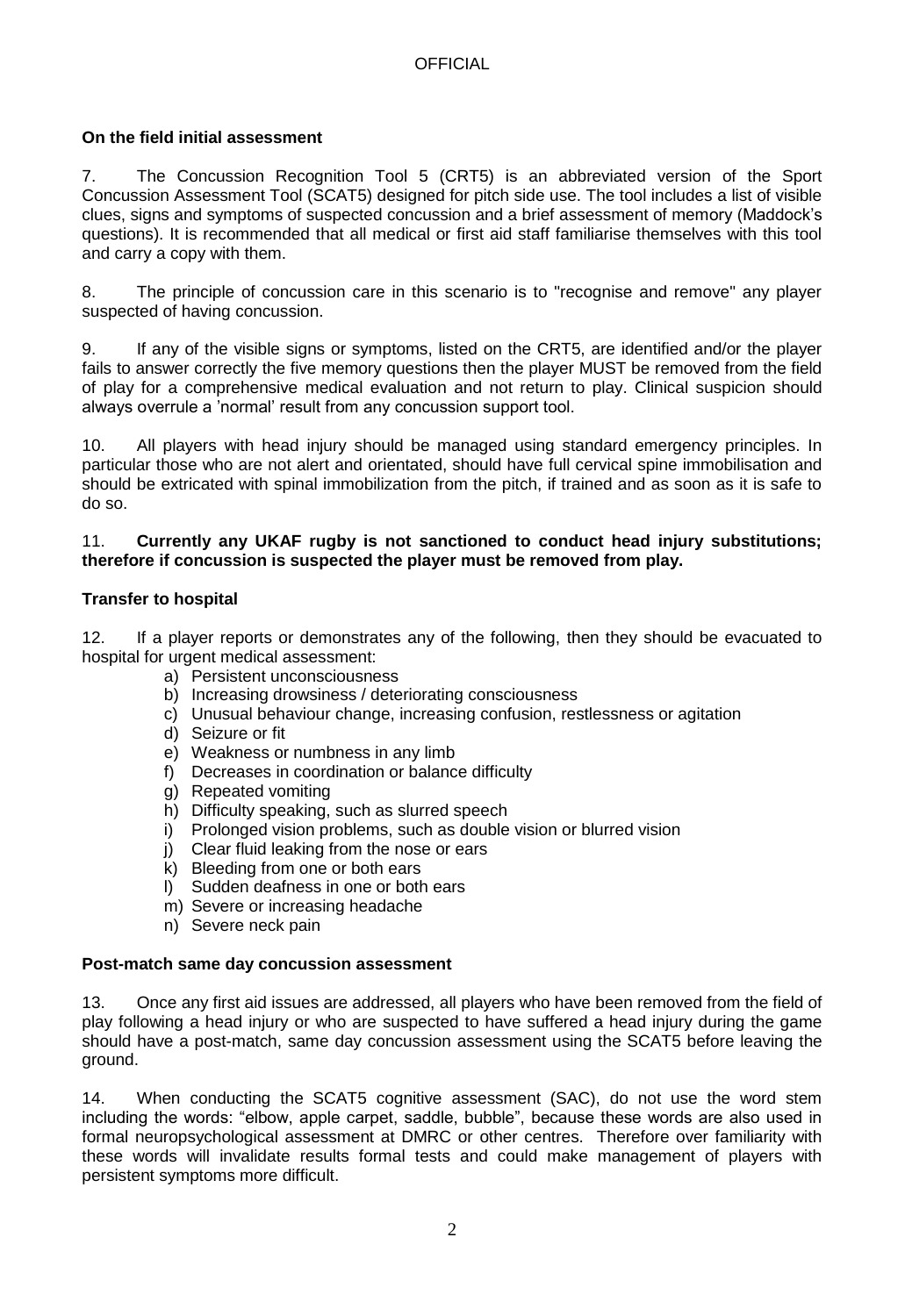15. Results from this post-match assessment should be compared with the baseline SCAT5 results. Each clinical area: symptom check, cognitive assessment (SAC) balance, physical signs, and behavioural changes - should be compared with the respective baseline. Any variation in one or more mode(s) is strongly in favour of concussion.

16. **A player with concussion should not consume alcohol in the first 24 hours** and thereafter should avoid alcohol until their doctor provides clearance or, if no medical advice is available, at least until symptom-free.

17. **A player with concussion should not drive a motor vehicle until provided clearance** or, if no medical advice is available, at least until symptom-free.

18. A medical practitioner should make a DMICP record of any player with concussion and / or contact the player's medical centre.

19. A player should be given a notification of concussion form (Annex E) to give to their chain of command to inform them that a player has experienced concussion to be able to manage them effectively.

20. A player should sign the consent to disclose medical information form (Annex F), if they have not done so previously, and the medical team should inform the player that they will disclose to team management staff. The management team may need to liaise with the player's civilian team to notify them of the diagnosis of concussion, to ensure consistent medical care and player welfare.

#### **Referral for further assessment**

21. Any player with a second concussion within 12 months, a history of multiple concussions, players with unusual presentations or prolonged recovery (symptomatic for more than 2 weeks) must be assessed and managed by health care providers (multi-disciplinary) with experience in sports-related concussions and no further participation in rugby should take place until the player is cleared by a doctor with experience in concussion management. Within the military these players should be referred the mild traumatic brain injury (mTBI) team at Defence Medical Rehabilitation Centre (DMRC). Email: [DMRC-mTBI@mod.gov.uk.](mailto:DMRC-mTBI@mod.gov.uk) Website [www.mTBI.mod.uk](http://www.mtbi.mod.uk/)

#### **Sporting restrictions and return to play**

22. The initial treatment of concussion consists of relative physical and cognitive rest (stage 1). In the early stages of a concussion recovery, the player should avoid physical or cognitive activities that result in an increase in symptoms. Therefore the player may need to see their unit medical officer to consider a 'light duties chit' for a short period.

23. After concussion there is a period of time during which sporting restrictions apply. Following which a player must undergo a graduated return to play protocol (GRTP). Three GRTP protocols exist: The standard, enhanced and 'under 19' (U19) programme. The enhanced GRTP is only available to elite service level teams when all RFU requirements are met and agreed with the single service rugby union medical lead.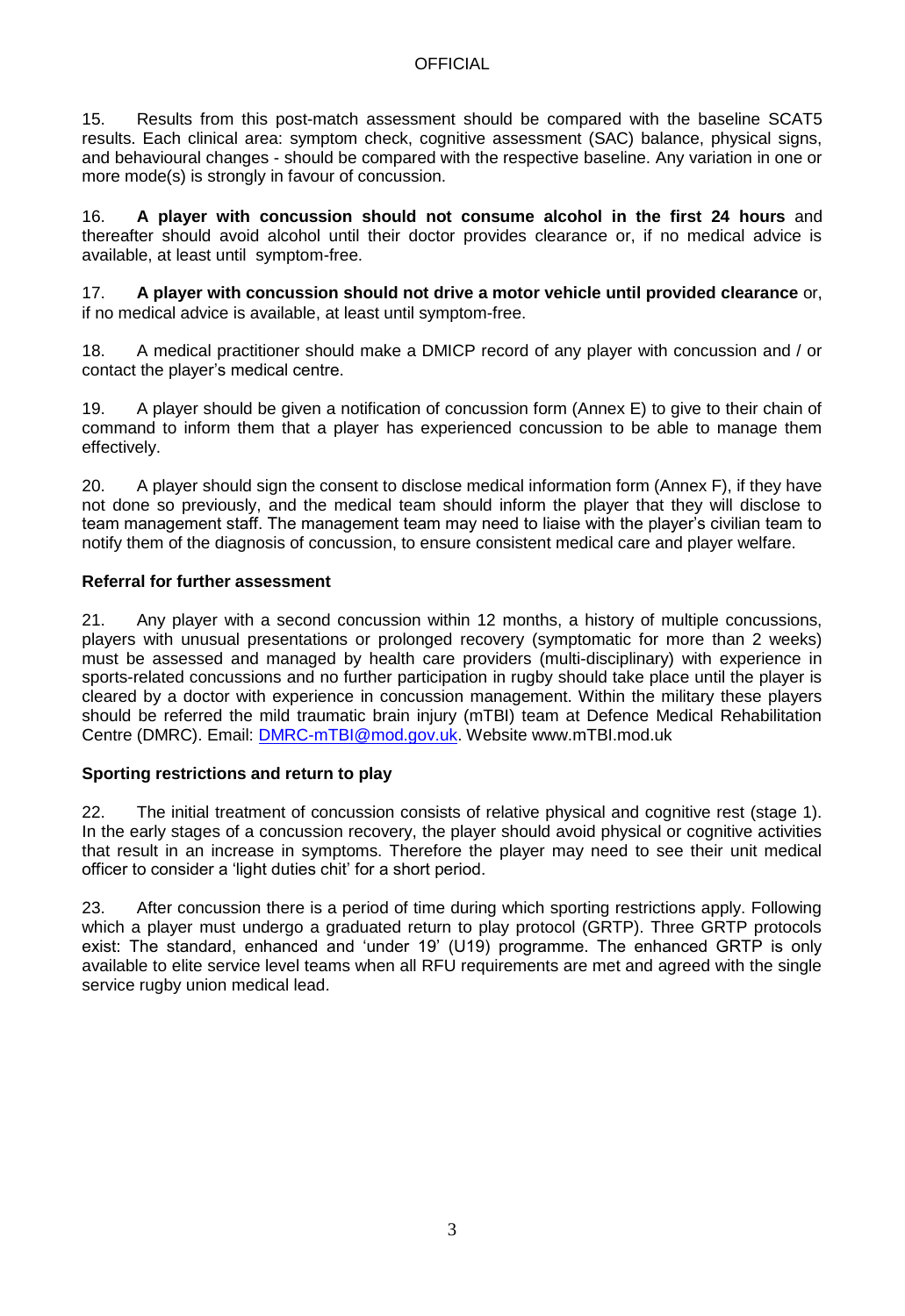#### **Each programme is outline below:**

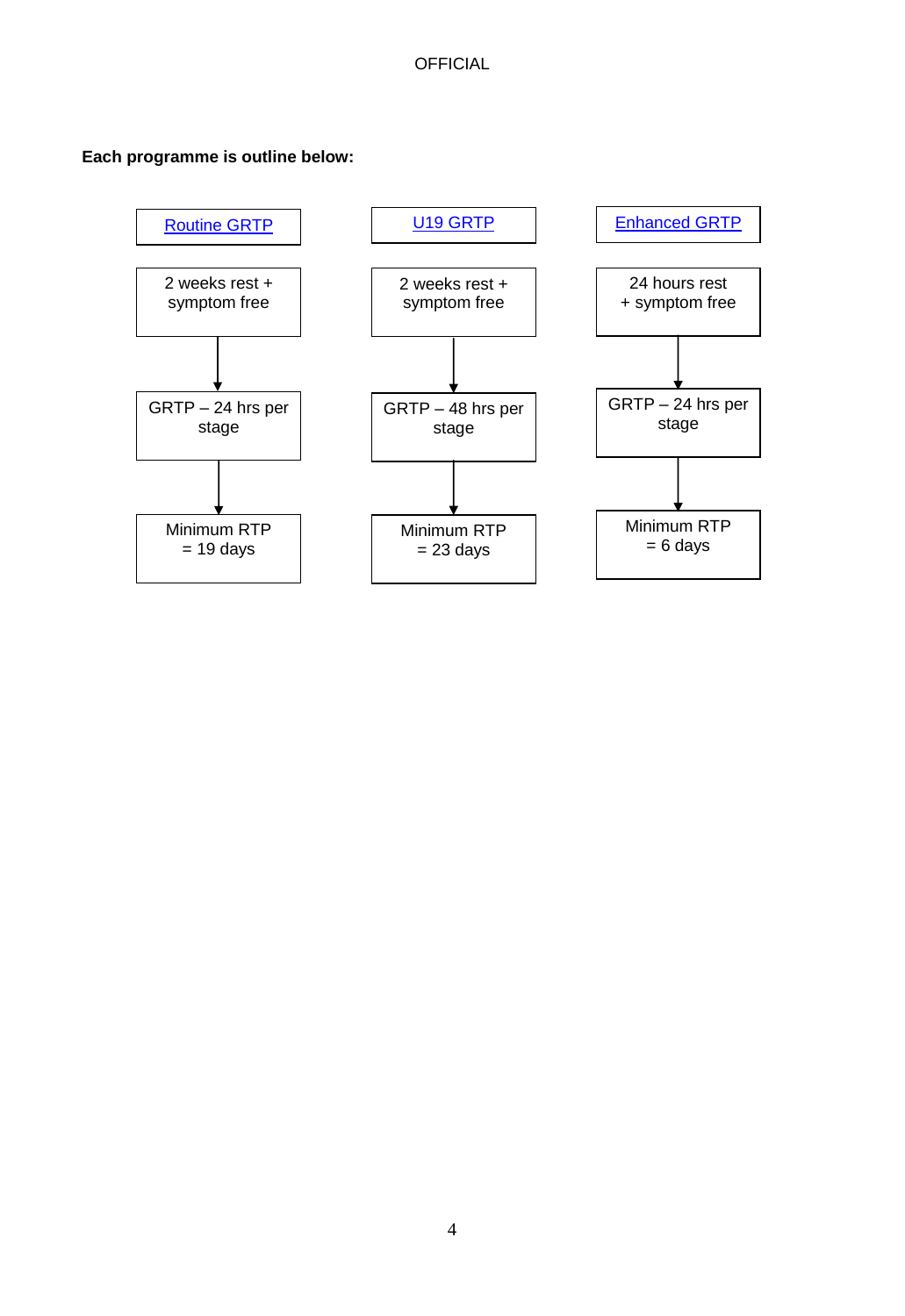<span id="page-4-0"></span>

| Routine and under 19* GRTP programme |  |  |  |
|--------------------------------------|--|--|--|
|--------------------------------------|--|--|--|

| <b>GRTP</b><br><b>Stage</b> | <b>Guidance</b><br>activity level               | <b>Specific ARU activity programme</b>                                                                                                                                                                                                                                                                                                                                                                        | <b>Rationale</b>                                              | <b>Medical Review</b>                                                                                                                      |
|-----------------------------|-------------------------------------------------|---------------------------------------------------------------------------------------------------------------------------------------------------------------------------------------------------------------------------------------------------------------------------------------------------------------------------------------------------------------------------------------------------------------|---------------------------------------------------------------|--------------------------------------------------------------------------------------------------------------------------------------------|
| <b>GRTP</b><br>Stage 1      | No activity -<br>Physical and<br>cognitive rest | Relative physical and cognitive rest for a minimum<br>period of 14 days<br>Return to light activities of daily living that do not<br>provoke symptoms.<br>Consider time off or adaptation of work or study.                                                                                                                                                                                                   |                                                               |                                                                                                                                            |
| <b>GRTP</b><br>Stage 2      | Light aerobic<br>activity                       | No resistance training.<br>Light aerobic exercise e.g.<br>20 minute static bike session at maximum<br>70% of predicted maximum heart rate<br>$(HRMax)$ (HRMax = 220-age)<br>5mins @ 50%; 5mins @ 55%;<br>10mins @ 60-70%<br>Alternatives include jogging, swimming using the same<br>heart rate guidance.<br>No resistance training                                                                           | To increase<br>heart rate and<br>assess recovery              | Medical review if<br>symptoms recur                                                                                                        |
| <b>GRTP</b><br>Stage 3      | Sports specific<br>drills                       | Running drills. No head impact activities<br>Sport specific exercise e.g.<br>20 minute running session at maximum 70%<br>of maximum HR (this is not a conditioning<br>session):<br>2 laps of pitch (light jog)<br>Dynamic stretch block<br>Running drills: Accelerate -<br>Maintain - Decelerate (x10 rest 1<br>minute in between)<br>Forwards: $20m - 20m -$<br>20 <sub>m</sub><br>Backs: 30m - 40m -<br>30m | To add<br>movements and<br>assess recovery                    | Medical review if<br>symptoms recur                                                                                                        |
| <b>GRTP</b><br>Stage 4      | Non-contact<br>training drills                  | Non-contact training (including progressive resistance<br>training, e.g.<br>All - Ball handling and light running drills<br>Forwards - Touch rugby, non-contact<br>moves, Lineout session (no mauls, no<br>scrums)<br>Backs - Touch rugby, non-contact moves,<br>or passing / kicking drills                                                                                                                  | To add<br>movements and<br>assess recovery                    | Medical review to rule out<br>on-going symptoms and<br>signs of concussion before<br>progression<br>to start contact training<br>(stage 5) |
| <b>GRTP</b><br>Stage 5      | Full contact<br>training                        | Full contact training<br>No restrictions in training                                                                                                                                                                                                                                                                                                                                                          | To assess<br>functional skills<br>in exercise and<br>recovery | Medical review to rule out<br>on-going symptoms of<br>concussion before<br>progression<br>to return to play (stage 6)                      |
| <b>GRTP</b><br>Stage 6      | Return to play                                  | No restrictions                                                                                                                                                                                                                                                                                                                                                                                               |                                                               |                                                                                                                                            |

\*NB minimum 48-hour period for each active stage (i.e. stages 2-5) for U19 programme

24. Before commencing the active elements (stages 2-5) of the routine GRTP the player must have completed the period of relative rest, must be symptom free, must be off all medication that modifies symptoms e.g. painkillers.

25. The player can then progress through the GRTP stages 2-5 as long as no symptoms or signs of concussion return. If a player completes each stage successfully without any symptoms over the next 24 hours the player is able to proceed to the next stage on successive days. If any symptoms occur while progressing through the GRTP protocol, the player must return to the previous stage and attempt to progress again after a minimum 24-hour period without the presence of symptoms at that level. (I.e. if at Level 3 when they become symptomatic then they must go back to Level 2 the next day.)This means that their subsequent return to play will be delayed.

26. Stages 2- 4 incorporate progressive non-contact exercise of increasing complexity and level of exertion. If it is not feasible for a coach to formally conduct Levels 2 - 4, these may be done by the player in their own time following the GRTP guidance below or with the Unit PTI or ERI.

27. Before the player may resume full contact practice (stage 5) a player must be reviewed by a medical officer, after stage 4, to rule out on-going symptoms and signs of concussion. A further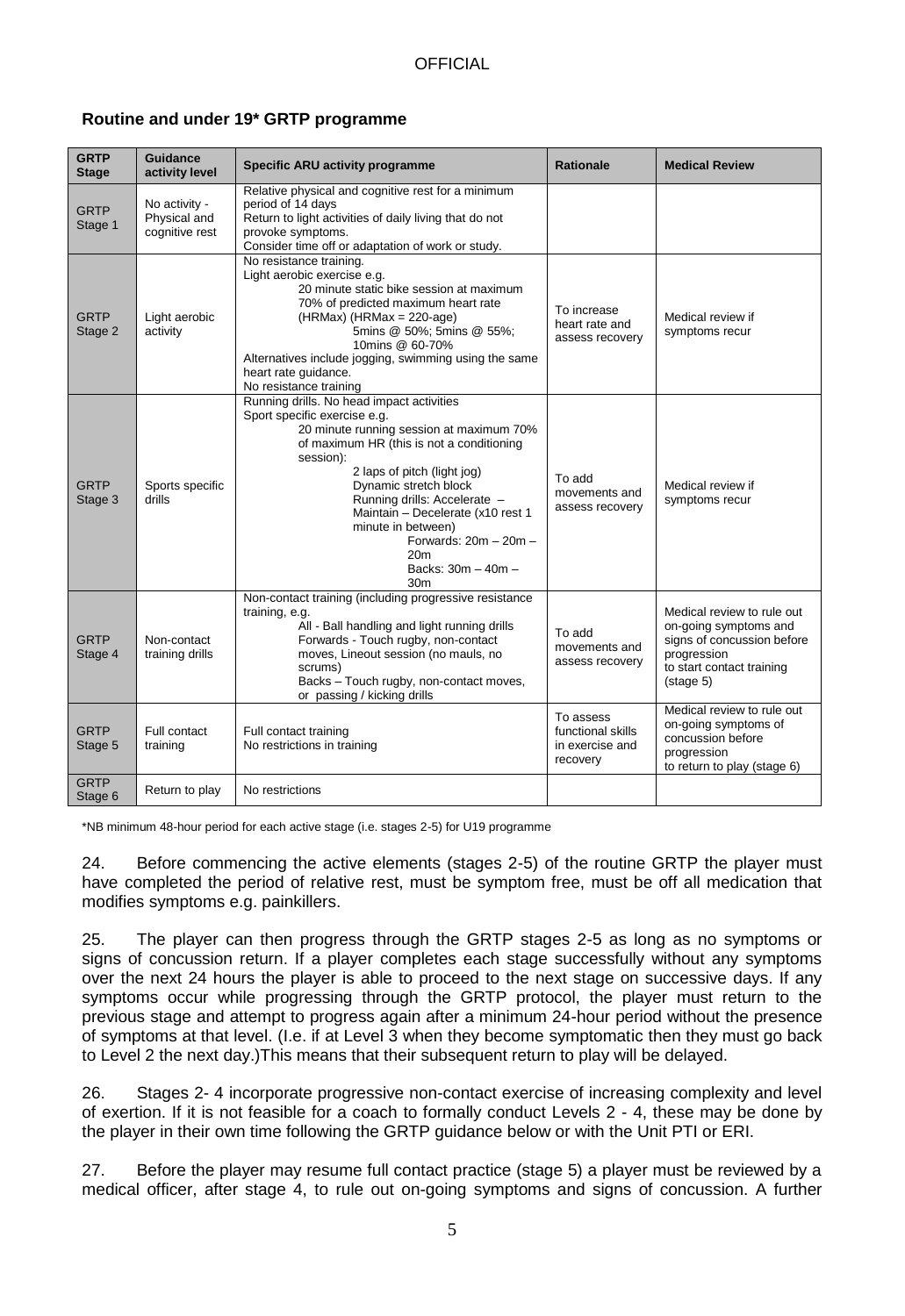restriction is included for U19 players prior to return to contact training: An U19 player should only recommence contact training until a minimum 14 day period of being symptom free.

28. Stage 5 – include full contact practice within normal training conditions. After completion of contact training a medical review with a symptom checklist review should be completed and if confirmed absence of reported symptoms, should be cleared to return to play (stage 6).

<span id="page-5-0"></span>29. Medical reviews during the GRTP should include a comprehensive history with symptom checker and detailed neurological examination, (including cognition, oculomotor function, gross sensorimotor, coordination, gait, vestibular function and balance). Several of these components are included in the SCAT5 (Annex C). The Medical Officer should complete these assessments and compare post injury results to baseline and / or post injury scores where available.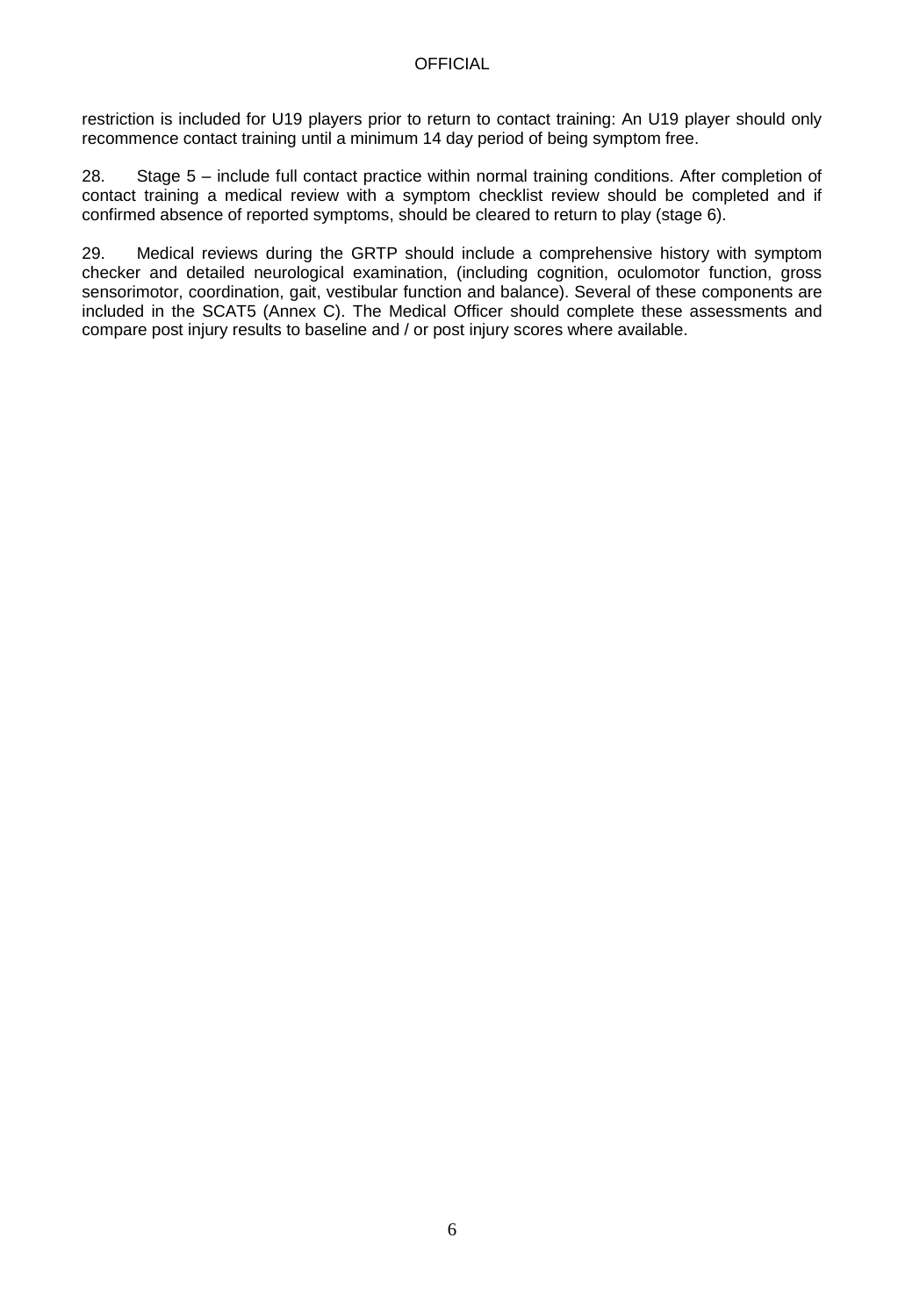## **Enhanced care GRTP programme**

| <b>GRTP</b><br><b>Stage</b> | <b>Guidance</b><br>activity level               | <b>Specific ARU activity programme</b>                                                                                                                                                                                                                                                                                                                                         | <b>Rationale</b>                                                                   | <b>Medical Review</b>                                                                                                                                                                          |
|-----------------------------|-------------------------------------------------|--------------------------------------------------------------------------------------------------------------------------------------------------------------------------------------------------------------------------------------------------------------------------------------------------------------------------------------------------------------------------------|------------------------------------------------------------------------------------|------------------------------------------------------------------------------------------------------------------------------------------------------------------------------------------------|
| <b>GRTP</b><br>Stage 1      | No activity -<br>Physical and<br>cognitive rest | Must be symptom free for a minimum of 24 hours<br>e.g. if concussion occurs on Saturday, a player must<br>have no symptoms all of Sunday before starting stage<br>2 on Monday                                                                                                                                                                                                  |                                                                                    | Medical review at 36-48<br>hours to rule out on-going<br>symptoms and signs of<br>concussion (SCAT5) with<br>results returned to baseline<br>before progression to start<br>exercise (stage 2) |
| <b>GRTP</b><br>Stage 2      | Light aerobic<br>activity                       | Light aerobic exercise e.g.<br>20 minute static bike session at maximum<br>70% of predicted maximum heart rate<br>$(HRMax)$ (HRMax = 220-age)<br>5mins @ 50%; 5mins @ 55%;<br>10mins @ 60-70%<br>Alternatives include jogging, swimming using the same<br>heart rate quidance.<br>No resistance training                                                                       | To increase<br>heart rate and<br>assess recovery                                   | Symptom checklist review<br>If negative can progress to<br>stage 3                                                                                                                             |
| <b>GRTP</b><br>Stage 3      | Sports specific<br>drills                       | Sport specific exercise e.g.<br>20 minute running session at maximum 70%<br>of maximum HR (this is not a conditioning<br>session):<br>2 laps of pitch (light jog)<br>Dynamic stretch block<br>Running drills: Accelerate -<br>Maintain - Decelerate (x10 rest 1<br>minute in between)<br>Forwards: $20m - 20m -$<br>20 <sub>m</sub><br>Backs: $30m - 40m -$<br>30 <sub>m</sub> | To add<br>movements and<br>assess recovery                                         | Symptom checklist review<br>If negative can progress to<br>stage 4                                                                                                                             |
| <b>GRTP</b><br>Stage 4      | Non-contact<br>training drills                  | Non-contact training (including progressive resistance<br>training, e.g.<br>All - Ball handling and light running drills<br>Forwards - Touch rugby, non-contact<br>moves, Lineout session (no mauls, no<br>scrums)<br>Backs - Touch rugby, non-contact moves,<br>or passing / kicking drills                                                                                   | To add<br>coordination and<br>cognitive load to<br>exercise and<br>assess recovery | Medical review to rule out<br>on-going symptoms and<br>signs of concussion<br>(SCAT5) before<br>progression<br>to start contact training<br>$(s \text{tage } 5)$                               |
| <b>GRTP</b><br>Stage 5      | Full contact<br>training                        | Full contact training<br>No restrictions in training                                                                                                                                                                                                                                                                                                                           | To assess<br>functional skills<br>in exercise and<br>recovery                      | Symptom checklist review<br>If negative can return to<br>play (stage 6)                                                                                                                        |
| <b>GRTP</b><br>Stage 6      | Return to play                                  | No restrictions                                                                                                                                                                                                                                                                                                                                                                |                                                                                    |                                                                                                                                                                                                |

30. The criteria stipulated by the RFU to conduct an enhanced care concussion GRTP include:

- a) There must be a doctor with training and experience in the management of concussion available to closely supervise the player's care and GRTP, and clear the player prior to RTP.
- b) AND there is a structured concussion management programme in place including:
	- i. Baseline psychometric or cognitive testing of players
	- ii. Serial multimodal concussion assessment post injury
	- iii. Formalised GRTP programme
	- iv. Access to neuropsychology / neurology / neurosurgery / neurorehabilitation specialists
	- v. Concussion education programme for coaches and players.

31. There may be periods during the season and competitions when the RFU criteria may be fulfilled and the enhanced protocol is possible within elite UKAF teams. The single service rugby union SMO must sanction the use of the enhanced programme.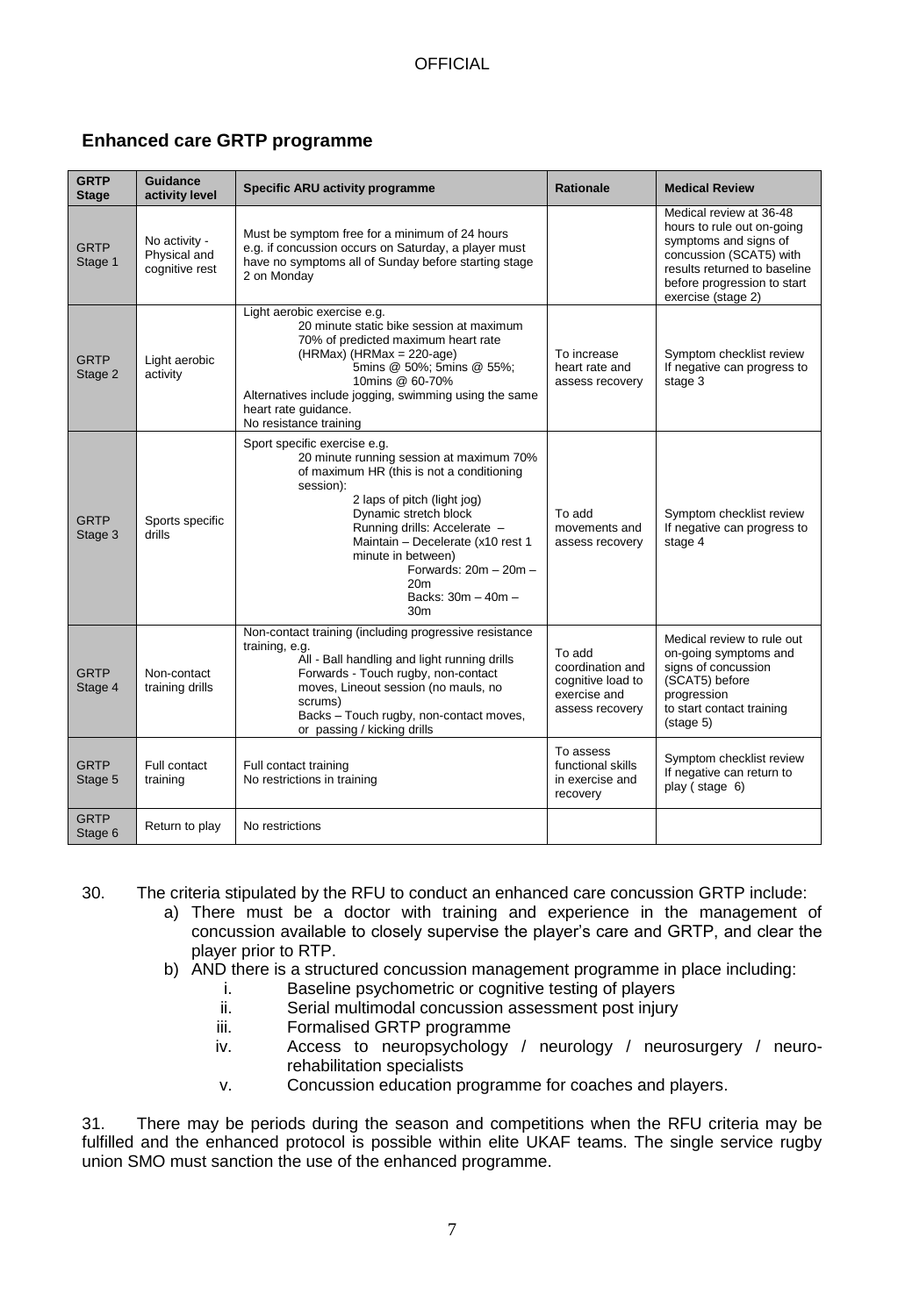32. Baseline psychometric or cognitive testing of players Baseline testing and multimodal concussion assessment should include the SCAT5 tool.

33. The exercise elements of the GRTP programme have been formalised and are outlined above.

34. The mild traumatic brain injury service at DMRC, will accept referrals from the team doctor for players with persistent symptoms, diagnostic uncertainty or multiple concussive events.

35. Players and coaches should have a yearly education session on concussion delivered by the team doctor, which is available through the RFU, and are instructed to undertake online educational modules as described in Annex A.

36. Medical reviews during the GRTP include symptom checker and cognitive testing, balance examination and coordination examination. All of which are included in the SCAT5 tool. The practitioner should complete these assessments and compare post injury results to baseline scores.

37. Before a player can commence the exercise elements of the enhanced care GRTP, they must be symptom free for a minimum of 24 hours (stage 1). E.g. if concussion occurs on Saturday, a player must have no symptoms all of Sunday before starting stage 2 on Monday. A player must be reviewed after this stage, to conduct a SCAT5, and results should have returned to comparable baseline scores, before clearance to start exercise.

38. Stages 2- 4 incorporate progressive non-contact exercise of increasing complexity and stage of exertion. Coaching staff should supervise a player conducting the UKAFRU GRTP programme as described above. On completion of stage 4 the player may resume full contact practice (stage 5) with medical officer clearance. Therefore a player must be reviewed after stage 4, to conduct a SCAT5, to give clearance to progress to contact training.

39. Stage 5 – include full contact practice within normal training conditions. After completion of contact training a symptoms checklist review should be completed and if confirmed absence of reported symptoms, should be cleared to return to play (stage 6).

**Policy published: 12 June 2018 Policy review: 12 June 2020**

Maj M Cranley Registrar SEM & Rehabilitation Medicine Team Doctor Army Rugby Union DMRC Headley Court

Col A Mistlin Consultant Rheumatology & Rehabilitation Medicine Clinical lead mTBI DMRC Headley Court

Lt Col S McQueeney Physiotherapist, ARU and UKAF Medical Team Leads SO1 Health Improvements, SHA(A), Army HQ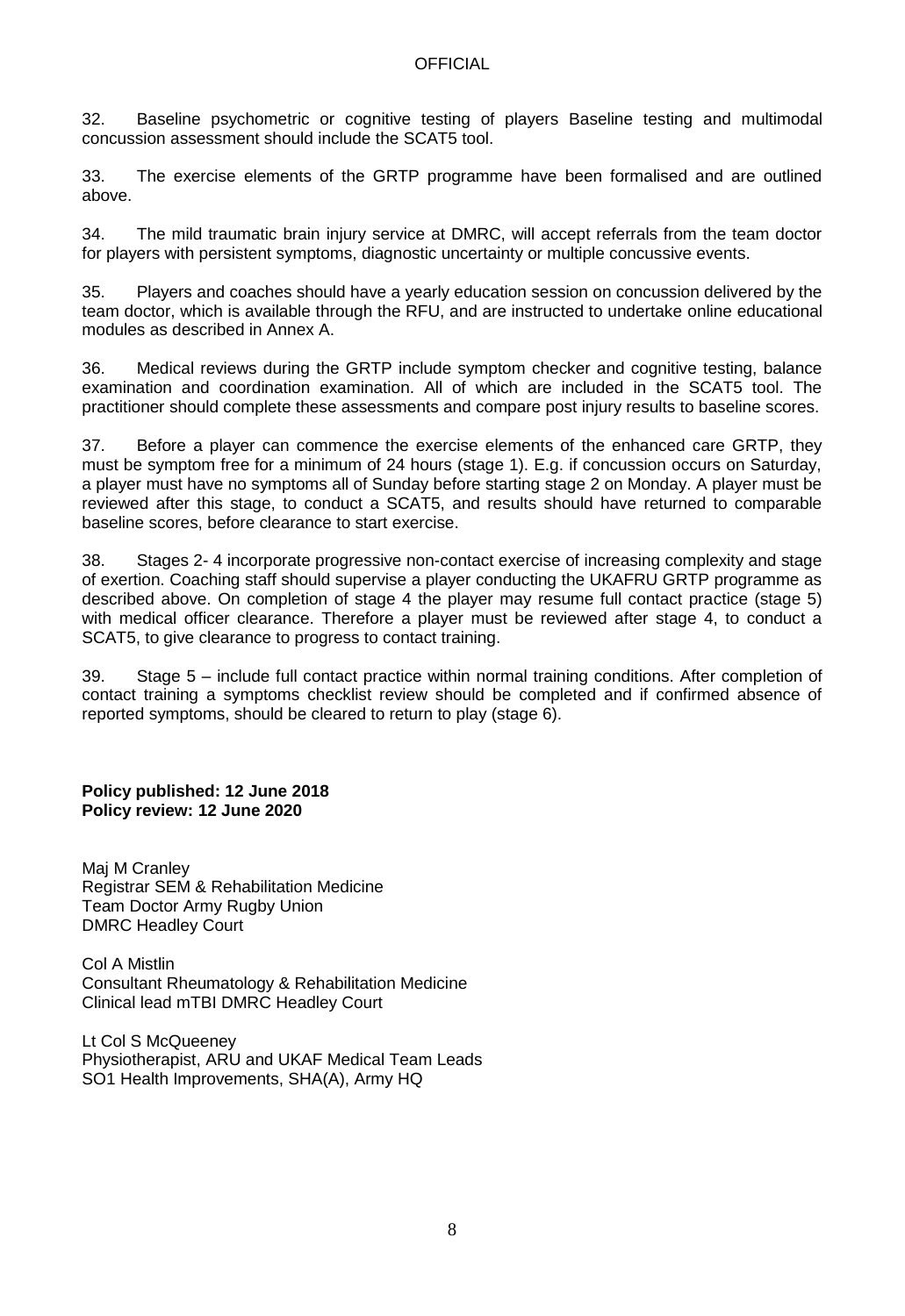**ANNEX A - TRAINING AND EDUCATION ANNEX B - CONCUSSION RECOGNITION TOOL 5 ANNEX C - SPORT CONCUSSION ASSESSMENT TOOL 5 ANNEX D - CONCUSSION / HEAD INJURY ADVICE SHEET ANNEX E - CONCUSSION / HEAD INJURY NOTIFICATION FORM ANNEX F - CONSENT TO DISCLOSE MEDICAL INFORMATION**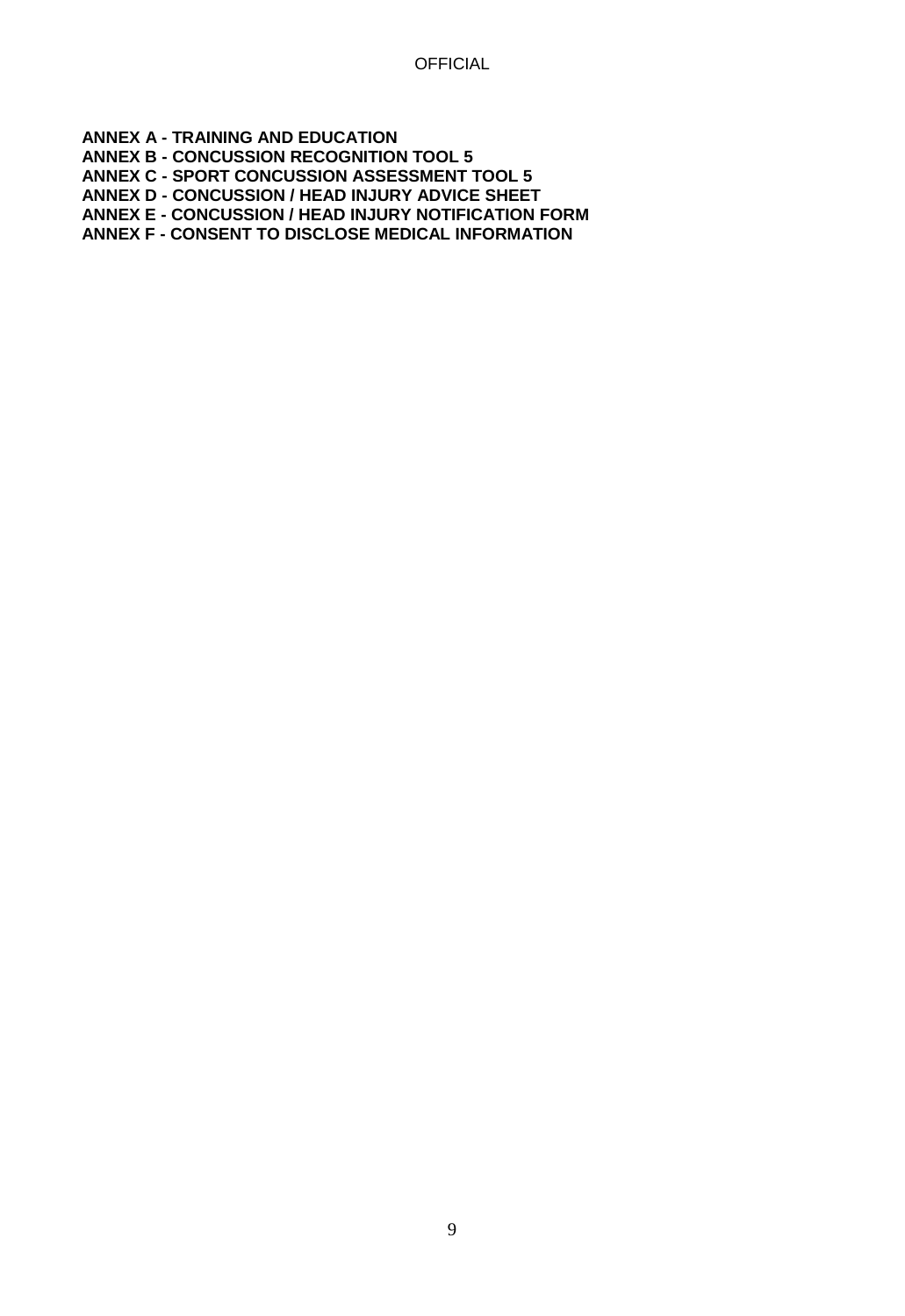### **ANNEX A - TRAINING AND EDUCATION**

1. For further information about concussion in rugby visit the RFU website: <http://www.englandrugby.com/my-rugby/players/player-health/concussion-headcase/>

2. To improve player welfare all players and coaches are instructed to undertake these online education modules hosted by the RFU:

- a) <http://www.englandrugbyfiles.com/medical/concussion-awareness/players/>
- b) <http://www.englandrugbyfiles.com/medical/concussion-awareness/coaches/>
- 3. Alternatively this online module is hosted by World Rugby:
	- a) Concussion Management for the General Public
		- <http://playerwelfare.worldrugby.org/?documentid=module&module=21>

4. Doctors and Physiotherapists are instructed to complete two World Rugby concussion education online modules:

- a) Concussion Management for Doctors and Healthcare Professionals
- b) Concussion Management for Elite Level Match Day Medical [http://playerwelfare.worldrugby.org/concussion:](http://playerwelfare.worldrugby.org/concussion)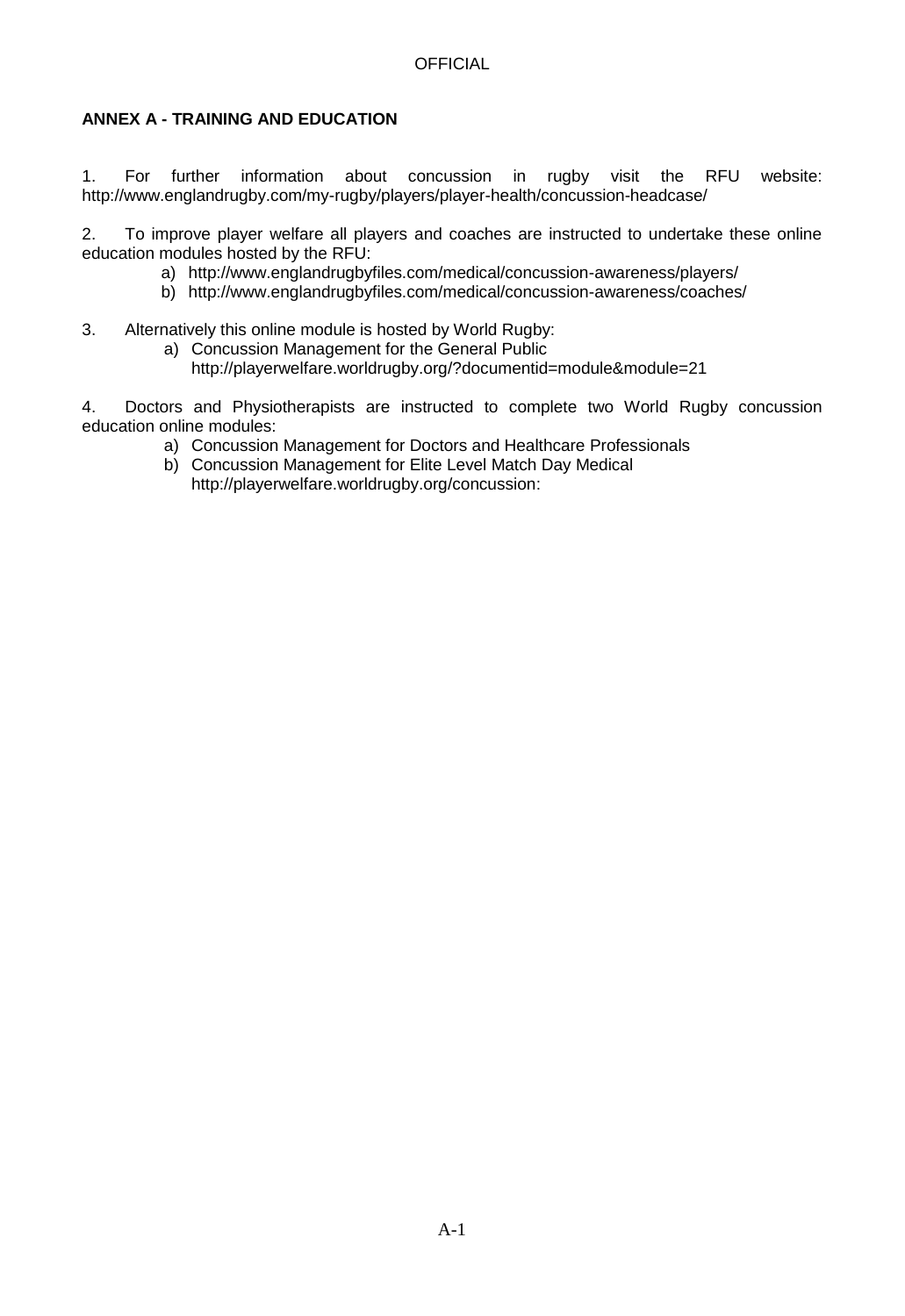A-1

### OFFICIAL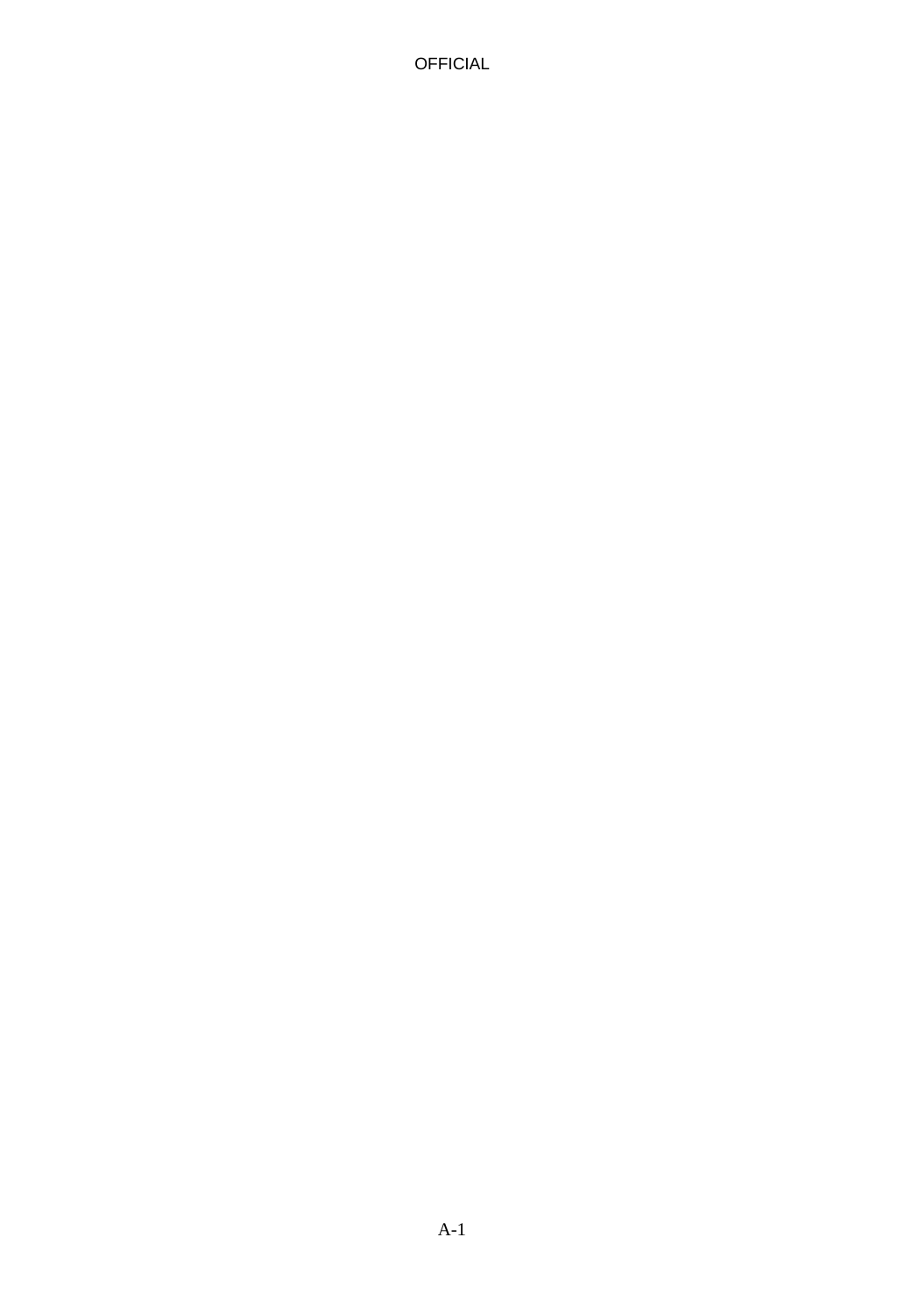**ANNEX B - CONCUSSION RECOGNITION TOOL 5**  <http://bjsm.bmj.com/content/bjsports/51/11/872.full.pdf>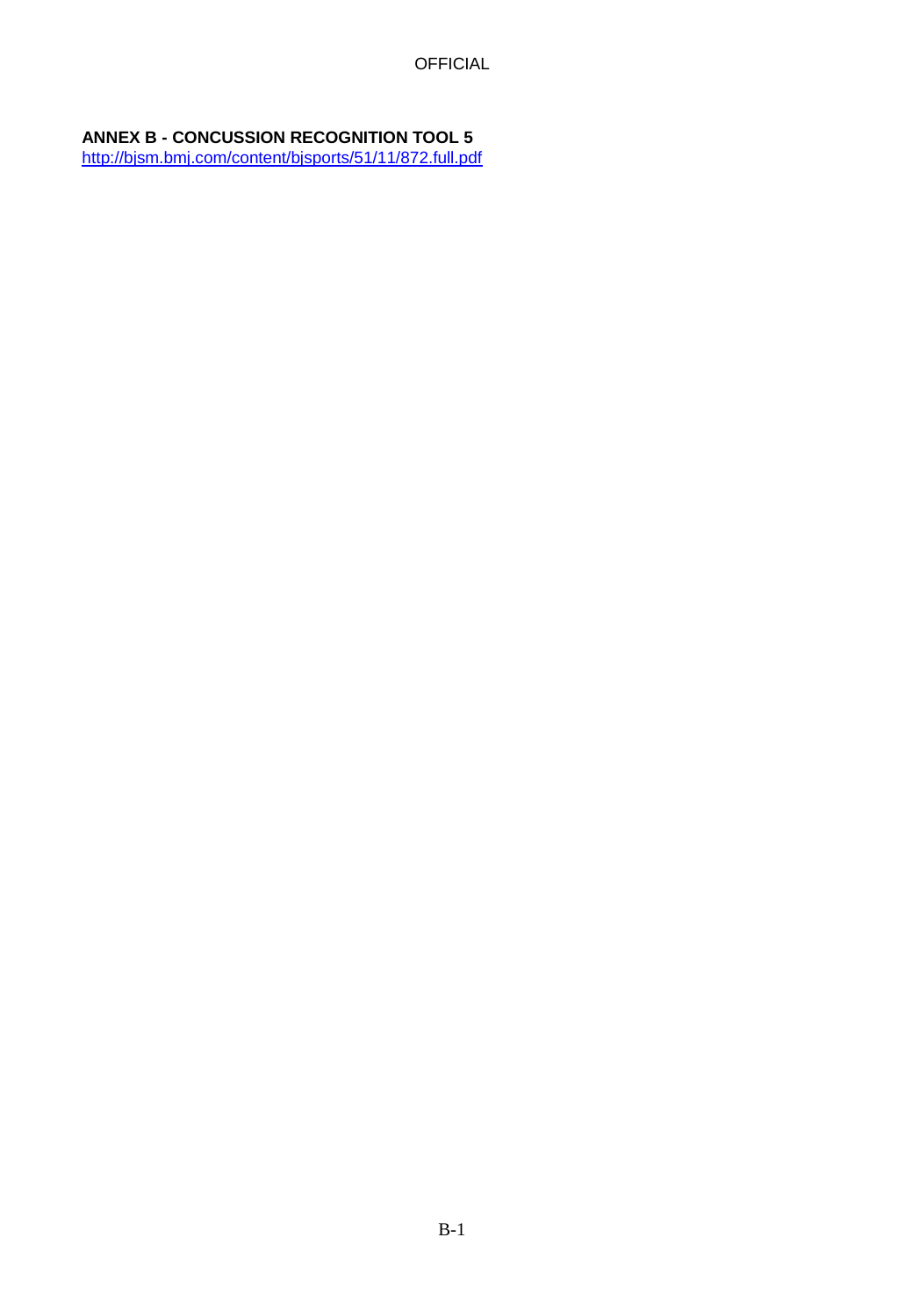B-1

### OFFICIAL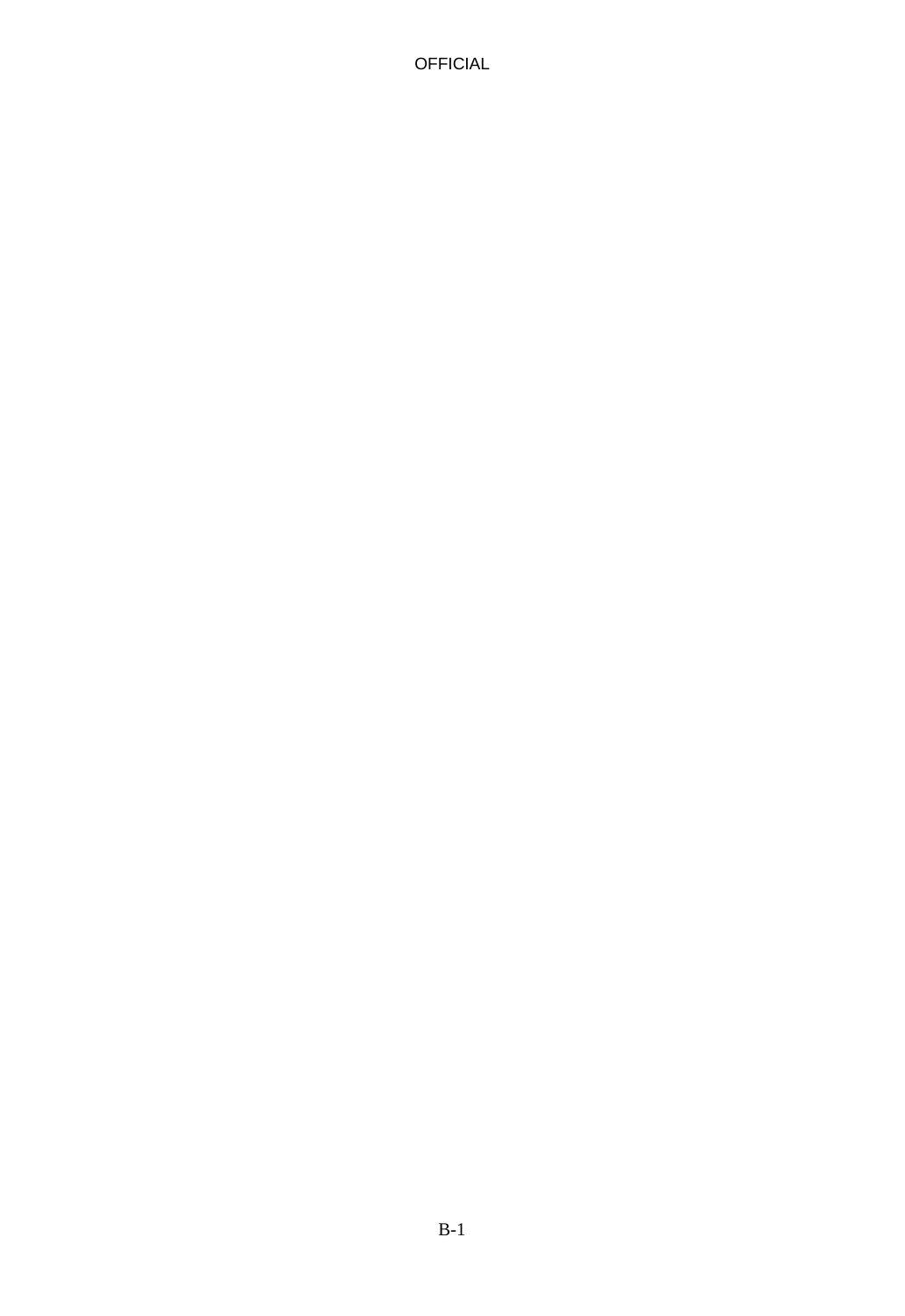## **ANNEX C - SPORT CONCUSSION ASSESSMENT TOOL 5**

To download a clean version of the SCAT tools please visit the journal online: <http://bjsm.bmj.com/content/bjsports/51/11/851.full.pdf>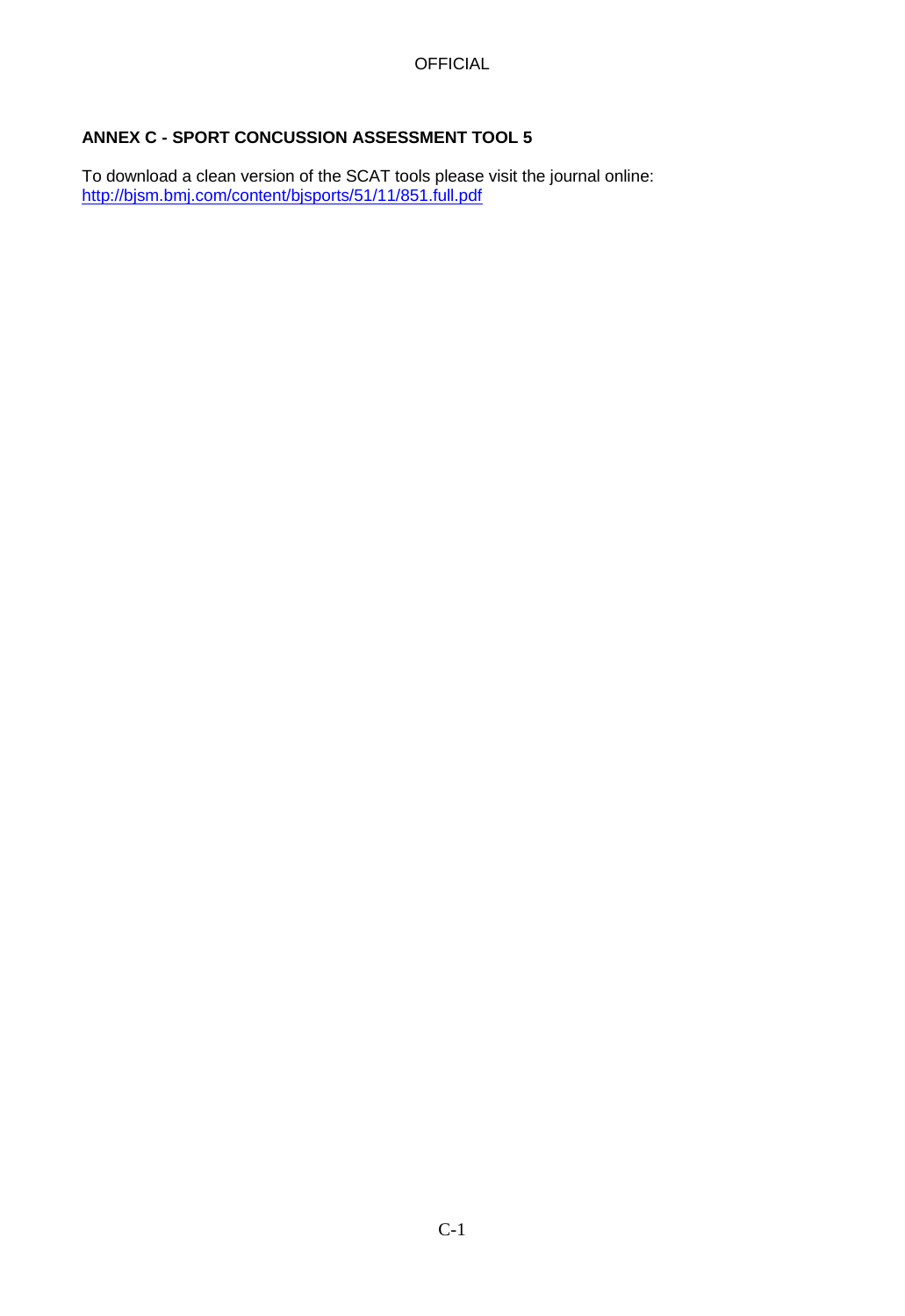## **ANNEX D - CONCUSSION / HEAD INJURY ADVICE SHEET**



## **Army Rugby Union**

1. This information sheet is intended for players who have been diagnosed with concussion during military rugby.

2. In the first 24 hours, if possible, you should have a responsible adult with you, who is not drinking alcohol, and show them this information sheet so they are aware of concussion management.

3. It is very unlikely, but there is a small risk of developing complications after a head injury, so if any of the following symptoms occur in the next 24-48 hours you should go to the Emergency Department as soon as possible.

| Severe or worsening headache           | Dizziness or balance problems              |
|----------------------------------------|--------------------------------------------|
| Repeated vomiting                      | Blurred or double vision                   |
| Increasing confusion or disorientation | Clear fluid coming out of your ear or nose |
| Drowsiness / reduced consciousness     | New deafness                               |
| Seizure / fit                          | Bleeding from one or both ears             |
| Weakness in one or more arms or legs   | Problems understanding or speaking         |

4. It is common to experience some of the following symptoms over the next few days which should disappear after a short period. Recovery time is variable across individuals and unless they are particularly severe or continue for more than 2-3 weeks, specialist advice is not usually necessary.

| Mild headache                   | Problems with your memory |
|---------------------------------|---------------------------|
| Feeling sick (without vomiting) | <b>Tiredness</b>          |
| <b>Dizziness</b>                | Lack of appetite          |
| Irritability or bad temper      | Problems sleeping         |
| Problems concentrating          |                           |

5. It is recommended that you see your Medical Officer to review your symptoms and consider any restrictions of work duties, as necessary, to a level that does not worsen symptoms.

6. The following are recommendations that may help recovery and relieve some of your symptoms:

- a. Do not drink alcohol
- b. Do not take any sleeping pills or strong painkillers unless prescribed by your doctor (paracetamol is acceptable)
- c. Do not participate in exercise, training or sport until given medical clearance
- d. Do not drive until symptoms have resolved

7. Most people recover over the next 2-3 weeks; however, if you experience on-going symptoms visit your Medical Officer who can consider any referral, if necessary, to the Mild traumatic Brain injury team at DMRC Headley Court. Website [www.mtbi.mod.uk](http://www.mtbi.mod.uk/)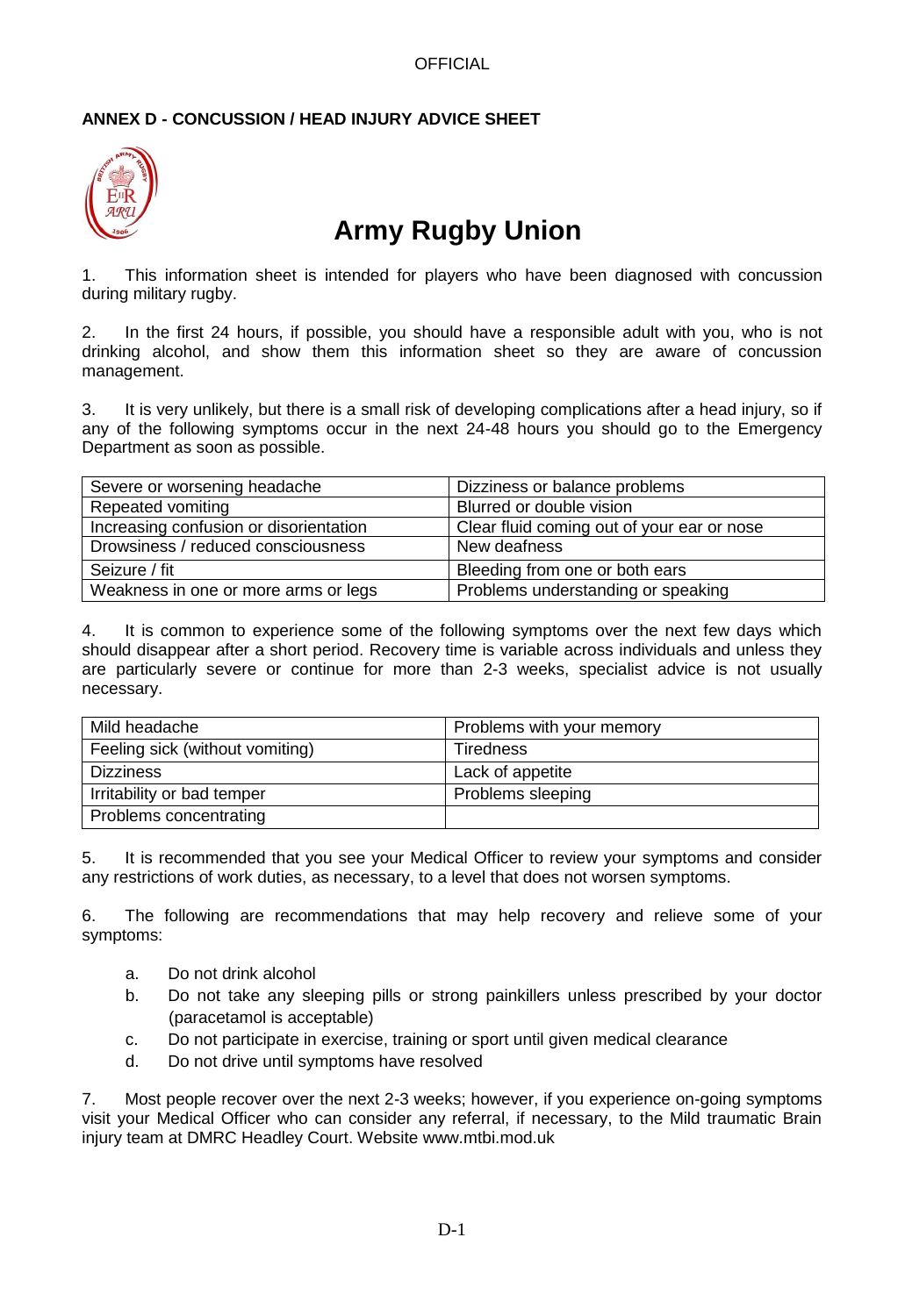8. Return to sport and military physical activity requires clearance by a healthcare professional. You are not fit to play rugby for a mandated period of time and must undergo a graduated return to play with medical reviews as outlined by the UKAFRU Policy.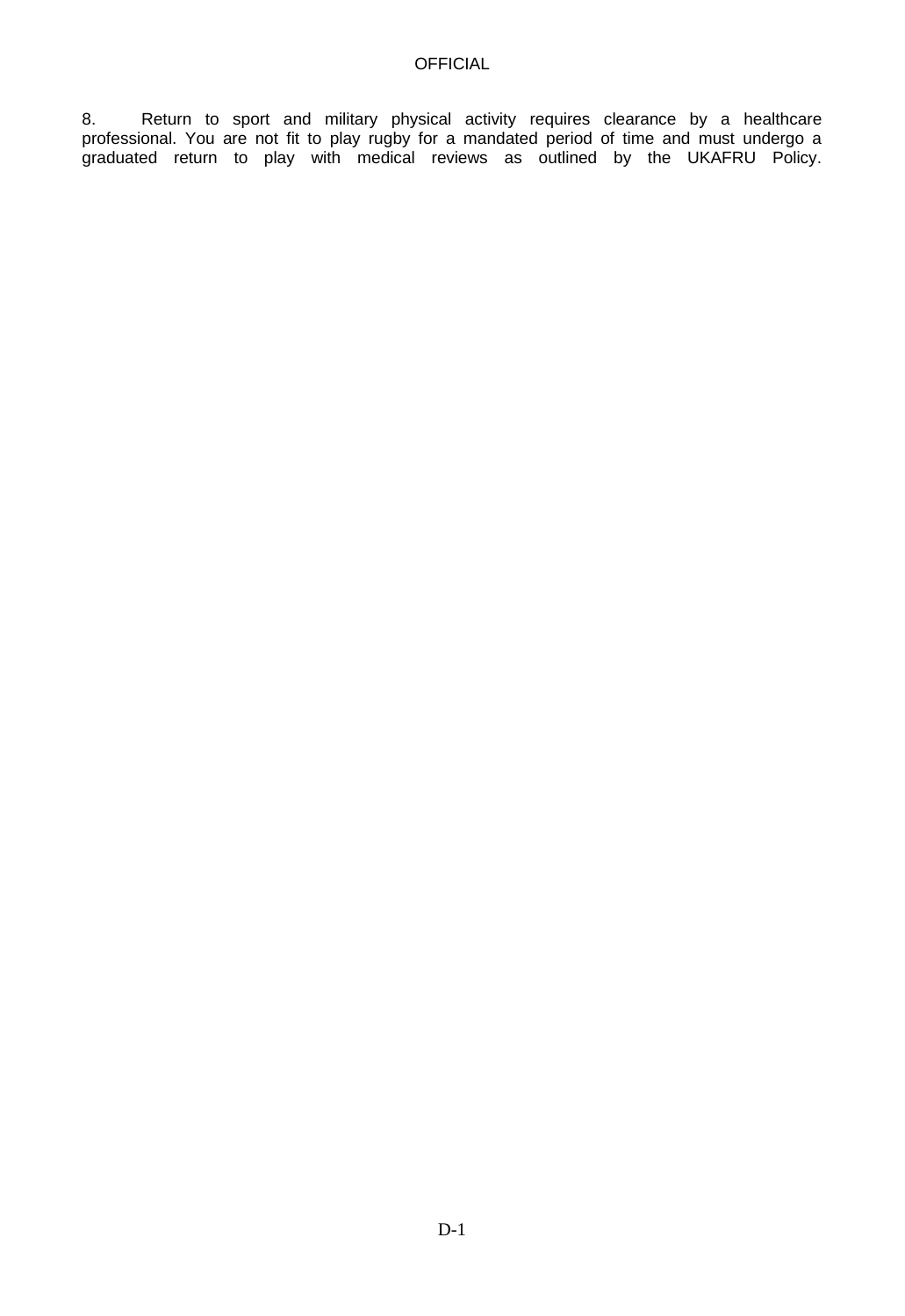## **ANNEX E - CONCUSSION NOTIFICATION FORM**



## **Army Rugby Union**

| Player name:    |  |
|-----------------|--|
| Service number: |  |
| Date of injury: |  |

1. The above named player was diagnosed with concussion during military rugby.

2. A medical examination has been carried out and no sign of any serious complications has been found. Further medical notes will be transcribed onto DMICP.

3. Recovery time is variable across individuals with up to 50% of people experience some of the following symptoms during the first few weeks after concussion. Unless they are particularly severe or continue for more than 2-3 weeks, specialist advice is not usually necessary.

4. Symptoms may include:

| Mild confusion                | Slowed thinking skills       |
|-------------------------------|------------------------------|
| Difficulty remembering things | Balance problems / dizziness |
| Difficulty concentrating      | Nausea                       |
| Headache                      | Anxiety                      |
| Fatigue                       | Difficulty sleeping          |
| Sensitivity to noise or light | Feeling depressed / tearful  |

5. The player has been advised to report to his / her Medical Officer for a medical review as he / she may require limitations to physical activity, military and work duties dependant on symptoms.

6. Return to sport and military physical activity requires clearance by a healthcare professional. The player is not fit to play rugby for a mandated period of time and must undergo a graduated return to play with medical reviews as outlined by the UKAFRU Policy.

7. Further support is available from the Mild Traumatic Brain Injury team at DMRC Headley Court. Website [www.mtbi.mod.uk](http://www.mtbi.mod.uk/) Email: [DMRC-mTBI@mod.uk](mailto:DMRC-mTBI@mod.uk)

Clinician name:

Clinician signature: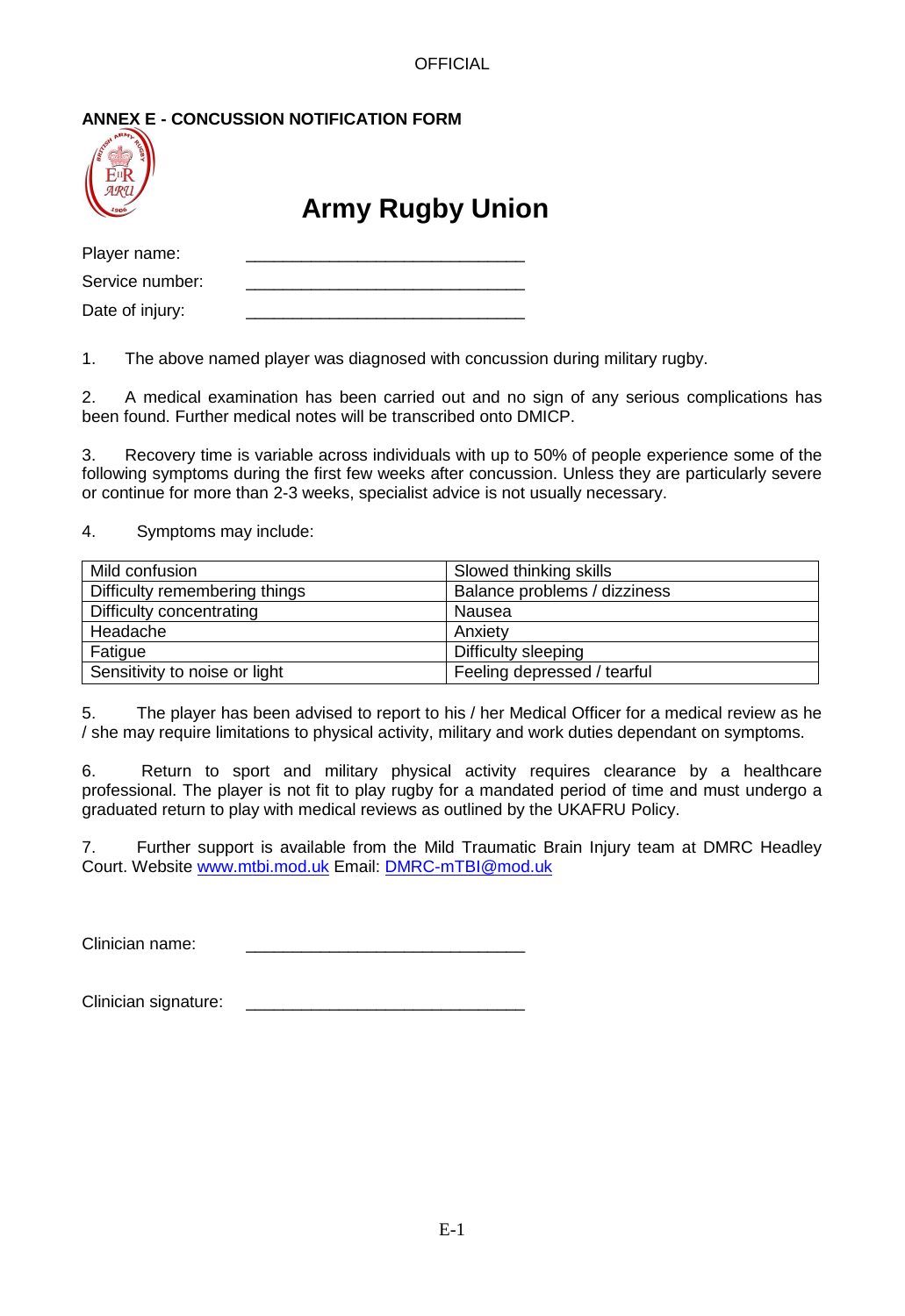E-1

### OFFICIAL